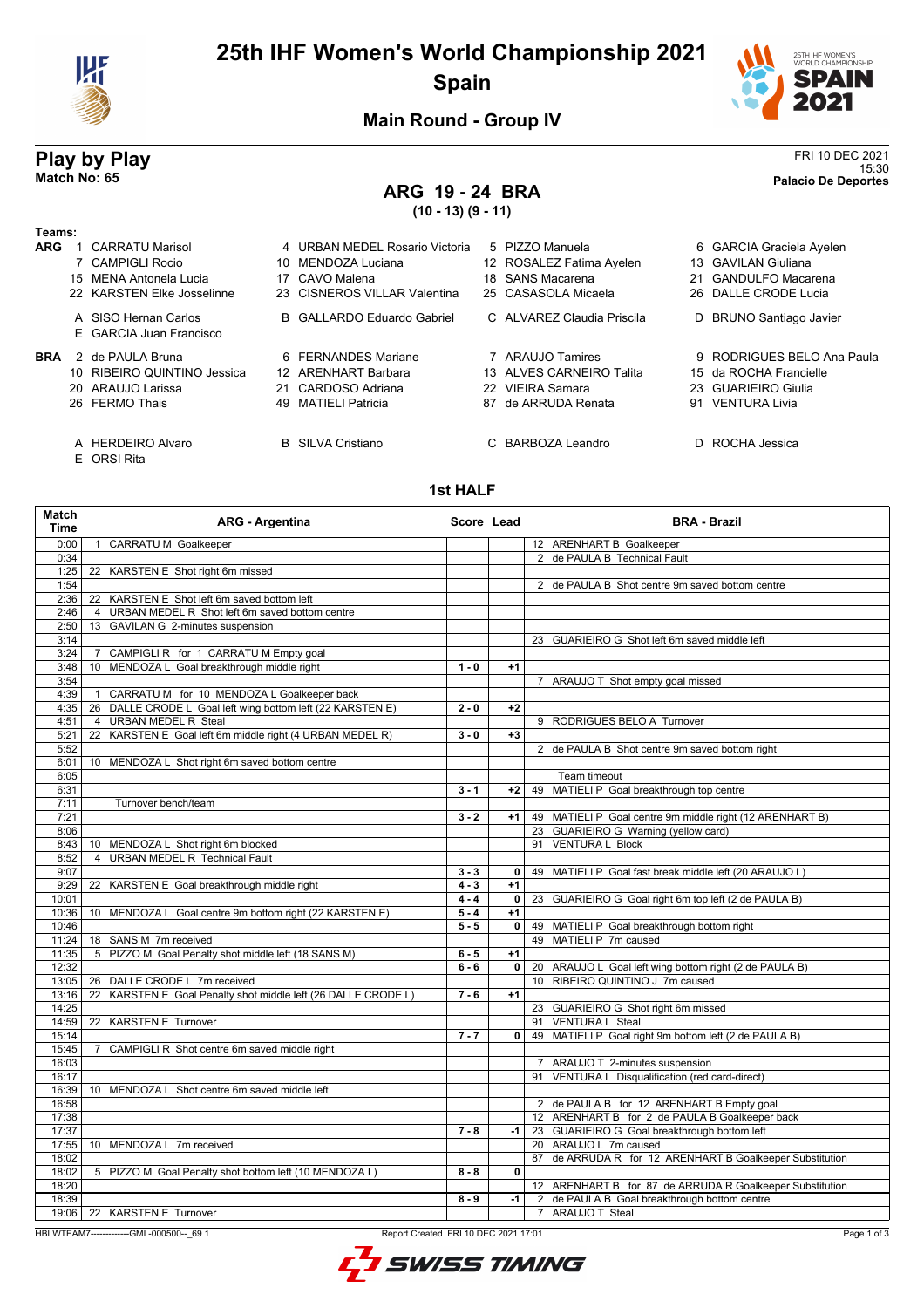



# **Main Round - Group IV**

**Play by Play**<br>Match No: 65<br>Palacio De Deportes 15:30 **Match No: 65 Palacio De Deportes**

### **ARG 19 - 24 BRA (10 - 13) (9 - 11)**

#### **1st HALF**

| <b>Match</b><br><b>Time</b> | <b>ARG - Argentina</b>                                             | Score Lead |      | <b>BRA - Brazil</b>                                             |
|-----------------------------|--------------------------------------------------------------------|------------|------|-----------------------------------------------------------------|
| 19:11                       |                                                                    | $8 - 10$   | -2 I | 10 RIBEIRO QUINTINO J Goal fast break top left (2 de PAULA B)   |
| 20:01                       | 18 SANS M Shot centre 6m saved bottom centre                       |            |      |                                                                 |
| 20:56                       |                                                                    |            |      | 10 RIBEIRO QUINTINO J Shot right wing saved middle left         |
| 21:38                       | 10 MENDOZA L Shot right 9m saved middle left                       |            |      |                                                                 |
| 21:49                       |                                                                    |            |      | 49 MATIELI P Shot centre 6m saved top centre                    |
| 21:56                       | 26 DALLE CRODE L Shot left 6m saved bottom left                    |            |      |                                                                 |
| 22:31                       | URBAN MEDEL R Shot right wing saved bottom right<br>$\overline{4}$ |            |      |                                                                 |
| 22:37                       |                                                                    | $8 - 11$   | -3 I | 10 RIBEIRO QUINTINO J Goal fast break top right (12 ARENHART B) |
| 22:40                       | <b>Team timeout</b>                                                |            |      |                                                                 |
| 23:05                       | 25 CASASOLA M Shot centre 6m blocked                               |            |      | 22 VIEIRA S Block                                               |
| 23:24                       | 22 KARSTEN E 7m caused                                             |            |      | 22 VIEIRA S 7m received                                         |
| 23:24                       | 22 KARSTEN E 2-minutes suspension                                  |            |      |                                                                 |
| 23:25                       |                                                                    |            |      | 9 RODRIGUES BELO A Penalty shot missed                          |
| 23:41                       | 21<br>GANDULFO M for 1 CARRATU M Empty goal                        |            |      |                                                                 |
| 24:05                       | GANDULFO M Shot left 9m saved top left<br>21                       |            |      |                                                                 |
| 24:10                       | CARRATU M for 4 URBAN MEDEL R Goalkeeper back                      |            |      |                                                                 |
| 24:30                       | 5 PIZZO M 7m caused                                                |            |      | 2 de PAULA B 7m received                                        |
| 24:42                       |                                                                    | $8 - 12$   | -4   | 21 CARDOSO A Goal Penalty shot bottom left (2 de PAULA B)       |
| 24:46                       | 17 CAVO M for 1 CARRATU M Empty goal                               |            |      |                                                                 |
| 25:08                       | CARRATU M for 4 URBAN MEDEL R Goalkeeper back                      |            |      |                                                                 |
| 25:09                       | GANDULFO M Shot left 6m saved middle right<br>21                   |            |      |                                                                 |
| 25:31                       |                                                                    |            |      | 22 VIEIRA S Shot right 6m saved middle right                    |
| 26:03                       | KARSTEN E Shot left 9m blocked<br>22                               |            |      | 22 VIEIRA S Block                                               |
| 26:24                       | 17<br>CAVO M Goal centre 9m middle right (22 KARSTEN E)            | $9 - 12$   | $-3$ |                                                                 |
| 26:59                       |                                                                    |            |      | 49 MATIELI P Shot right wing post                               |
| 27:43                       | CAVO M Shot centre 9m missed<br>17                                 |            |      |                                                                 |
| 27:53                       |                                                                    | $9 - 13$   | -4   | 49 MATIELI P Goal fast break bottom left                        |
| 28:39                       | <b>CAVO M Technical Fault</b><br>17                                |            |      |                                                                 |
| 28:48                       |                                                                    |            |      | 6 FERNANDES M Technical Fault                                   |
| 29:28                       | 22 KARSTEN E 7m received                                           |            |      | 15 da ROCHA F 7m caused                                         |
| 29:28                       |                                                                    |            |      | 15 da ROCHA F 2-minutes suspension                              |
| 29:29                       | 22 KARSTEN E Goal Penalty shot middle left                         | $10 - 13$  | $-3$ |                                                                 |
| 29:42                       |                                                                    |            |      | 49 MATIELI P for 12 ARENHART B Empty goal                       |
| 30:00                       |                                                                    |            |      | 12 ARENHART B for 26 FERMO T Goalkeeper back                    |
| 29:59                       |                                                                    |            |      | 2 de PAULA B Shot centre 9m saved middle left                   |

#### **2nd HALF**

| Match<br><b>Time</b>                                                                           | <b>ARG - Argentina</b>                                 | Score Lead |      | <b>BRA - Brazil</b>                                               |
|------------------------------------------------------------------------------------------------|--------------------------------------------------------|------------|------|-------------------------------------------------------------------|
| 30:21                                                                                          | 17<br><b>CAVO M Technical Fault</b>                    |            |      |                                                                   |
| 30:00                                                                                          | <b>CARRATUM</b> Goalkeeper                             |            |      |                                                                   |
| 30:53                                                                                          |                                                        |            |      | 2 de PAULA B Shot left 6m saved bottom left                       |
| 31:02                                                                                          |                                                        |            |      | 12 ARENHART B for 10 RIBEIRO QUINTINO J Goalkeeper back           |
| 31:21                                                                                          | 17 CAVO M Goal centre 6m middle left (25 CASASOLA M)   | $11 - 13$  | $-2$ |                                                                   |
| 31:54                                                                                          | <b>CAMPIGLI R Block</b><br>$\overline{7}$              |            |      | 22 VIEIRA S Shot right 9m blocked                                 |
| 32:02                                                                                          | <b>CARRATU M Turnover</b>                              |            |      | 10 RIBEIRO QUINTINO J Steal                                       |
| 32:37                                                                                          |                                                        | $11 - 14$  | -3   | 49 MATIELI P Goal breakthrough bottom right                       |
| 33:23                                                                                          | 22 KARSTEN E 7m received                               |            |      | 49 MATIELI P 7m caused                                            |
| 33:36                                                                                          | 5 PIZZO M Goal Penalty shot middle left (22 KARSTEN E) | $12 - 14$  | $-2$ |                                                                   |
| 34:40                                                                                          |                                                        |            |      | 49 MATIELI P Shot centre 6m missed                                |
| 35:15                                                                                          | 6 GARCIA G Shot left 9m missed                         |            |      |                                                                   |
| 35:23                                                                                          | 22 KARSTEN E Steal                                     |            |      | 12 ARENHART B Turnover                                            |
| 35:49                                                                                          | 22 KARSTEN E Goal centre 6m middle right (17 CAVO M)   | $13 - 14$  | $-1$ |                                                                   |
| 36:00                                                                                          |                                                        | $13 - 15$  | $-2$ | 10 RIBEIRO QUINTINO J Goal right wing bottom right (2 de PAULA B) |
| 36:32                                                                                          | 25 CASASOLA M Shot centre 6m blocked                   |            |      | 7 ARAUJO T Block                                                  |
| 37:12                                                                                          |                                                        | $13 - 16$  | -3   | 7 ARAUJO T Goal centre 6m top left (2 de PAULA B)                 |
| 37:46                                                                                          | 22 KARSTEN E Shot left 9m saved middle right           |            |      |                                                                   |
| 38:28                                                                                          |                                                        | $13 - 17$  | -4   | 49 MATIELI P Goal left 9m top left (2 de PAULA B)                 |
| 38:59                                                                                          |                                                        |            |      | 2 de PAULA B 2-minutes suspension                                 |
| 39:13                                                                                          | 25 CASASOLA M 7m received                              |            |      | 7 ARAUJO T 7m caused                                              |
| 39:14                                                                                          | 22 KARSTEN E Penalty shot saved middle left            |            |      |                                                                   |
| 39:32                                                                                          |                                                        |            |      | 6 FERNANDES M for 12 ARENHART B Empty goal                        |
| 39:52                                                                                          |                                                        |            |      | 12 ARENHART B for 23 GUARIEIRO G Goalkeeper back                  |
| 39:49                                                                                          |                                                        | $13 - 18$  | -5   | 10 RIBEIRO QUINTINO J Goal centre 6m bottom left (7 ARAUJO T)     |
| 40:20                                                                                          | 17 CAVO M Goal breakthrough middle left                | $14 - 18$  | -4   |                                                                   |
| 40:30                                                                                          |                                                        |            |      | 23 GUARIEIRO G for 12 ARENHART B Empty goal                       |
| 40:50                                                                                          |                                                        |            |      | 12 ARENHART B for 23 GUARIEIRO G Goalkeeper back                  |
| 40:50                                                                                          |                                                        |            |      | 10 RIBEIRO QUINTINO J Technical Fault                             |
| HBLWTEAM7-------------GML-000500-- 69 1<br>Report Created FRI 10 DEC 2021 17:01<br>Page 2 of 3 |                                                        |            |      |                                                                   |